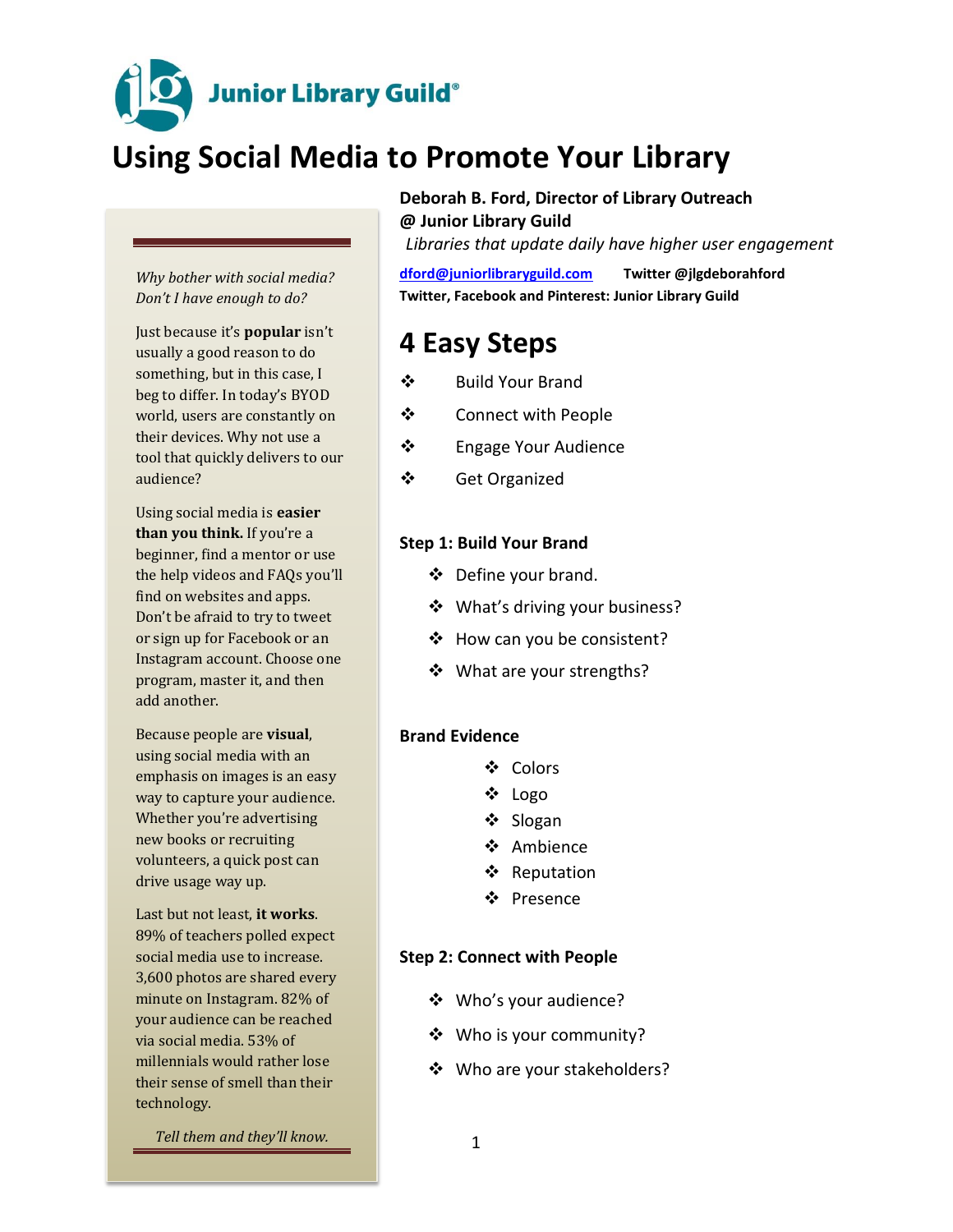## **Step 3: Engage Your Audience**

- **❖** Use more than one type
- Develop a following
- **❖** Promote/Advertise
- $\mathbf{\hat{z}}$  Ouestion
- ❖ Positive

## **Examples from My Work**

#### [JLG's Booktalks to Go](http://www.slj.com/category/collection-development/jlg-booktalks/) @ *School Library Journal* [Extra Helping Newsletter](http://www.slj.com/tag/extra-helping/) @ *School Library Journal* **[Twitter](https://twitter.com/jlgdeborahford)** [Facebook](https://www.facebook.com/Junior-Library-Guild-329843906949/) LiveBinder.com <http://bit.ly/jlglivebinders> [YouTube](https://www.youtube.com/channel/UCNeEQb2Vlvs7Jh1lUdQagbQ) [JLG @ Pinterest](https://www.pinterest.com/juniorlibraryg/) [Blog Shelf Life](http://juniorlibraryguild.com/news/category.dT/shelf-life) **[Symbaloo](http://www.symbaloo.com/profile/jlgdeborahford)** Take-Aways Post Presentation Post

## **Step 4: Get Organized**

- Get on a schedule
- Delegate
- Plan ahead
- ❖ Use a checklist
- ❖ Connect your accounts

# Social Media: Your Easy Access to Advocacy: Use it!



## **About the presenter:**

Deborah B. Ford, JLG's Director of Library Outreach, is an award-winning library media specialist and international speaker with almost thirty years of experience as a classroom teacher and librarian in K–12 schools. Traveling across North America, she does workshops, library coaching, and professional development for school and public libraries. Deborah is the author of *JLG's Booktalks to Go* and *Everyday Librarian* @ School Library Journal. She also maintains an award-winning coordinating online resource

at LiveBinders.com. Contact her at dford@juniorlibraryguild.com. Follow her on Twitter @jlgdeborahford.

## **Social Media for PLC**

- ❖ Find your own PLC
- ❖ React with them
- Ask Q
- ❖ Follow suggestions